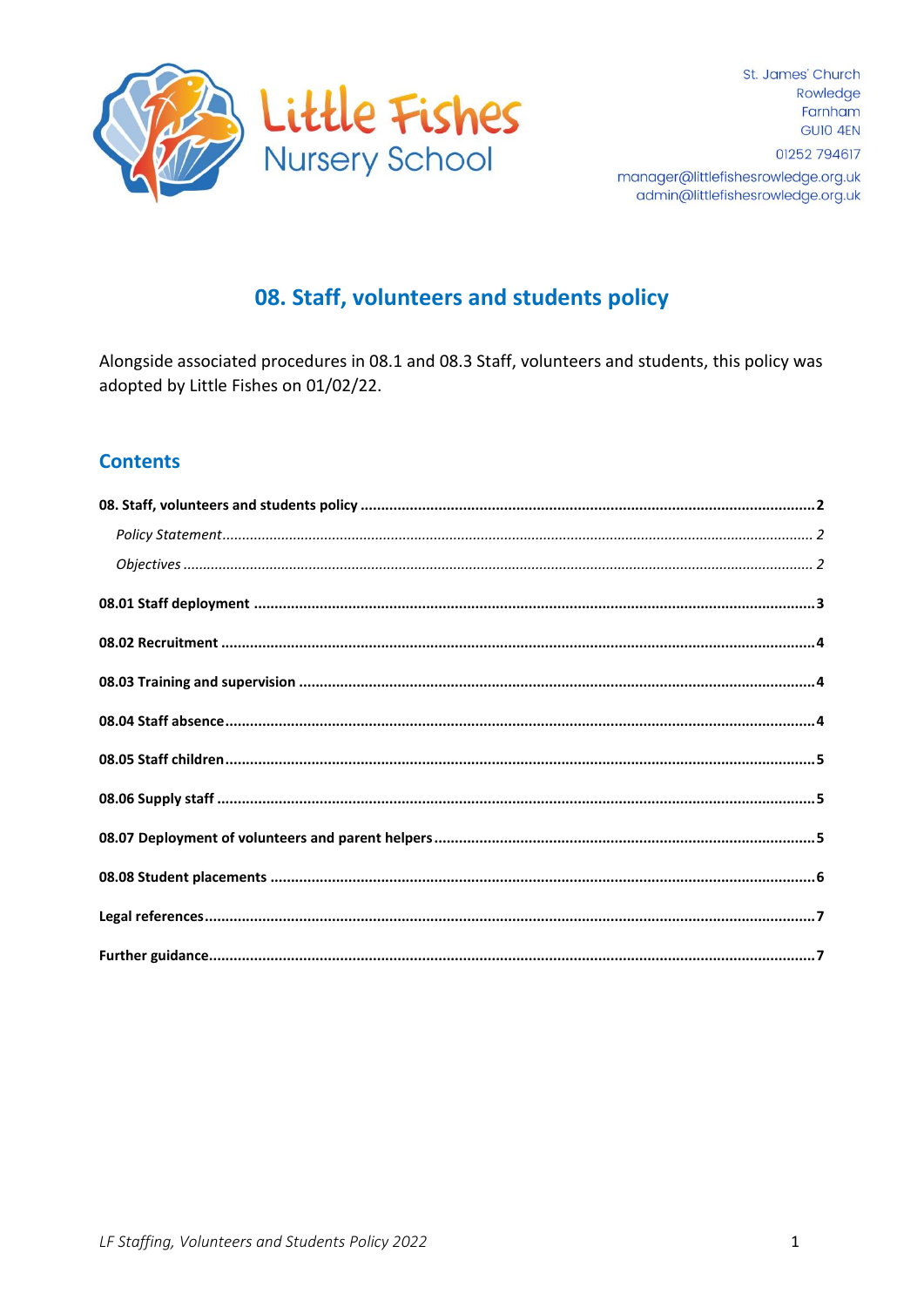# <span id="page-1-0"></span>**08. Staff, volunteers and students policy**

#### <span id="page-1-1"></span>**Policy Statement**

At Little Fishes, we believe the health and welfare of our staff and volunteers is important for the effective running of a happy and safe nursery. A well-trained staff who are confident in their abilities will create a happy environment for both the children in their care and for their colleagues.

Staff are deployed to meet the care and learning needs of children and ensure their safety and well-being. There are effective systems in place to ensure that adults looking after children are suitable to do so.

There is an induction period for all staff and volunteers in order to brief them fully about the setting, the families we serve and our policies, procedures, curriculum and daily practice, so that they can carry out their duties effectively and with confidence.

#### <span id="page-1-2"></span>**Objectives**

All staff and volunteers who work more than occasionally with the children have enhanced DBS disclosure checks.

- All staff and volunteers working with children have appropriate training, skills, and knowledge.
- All staff, students and volunteers are deployed in accordance with the procedures.
- There is a complaints procedure and parents, staff, and volunteers know how to complain and who they complain to.
- Ofsted are notified of any circumstances or significant events that are likely to affect the suitability of a person who is in regular contact with the children on the premises where childcare is provided.
- The registered provider will notify Ofsted of any notifiable changes as detailed in the EYFS framework.
- <span id="page-1-3"></span>• Parents are involved with their children's learning and their views are considered.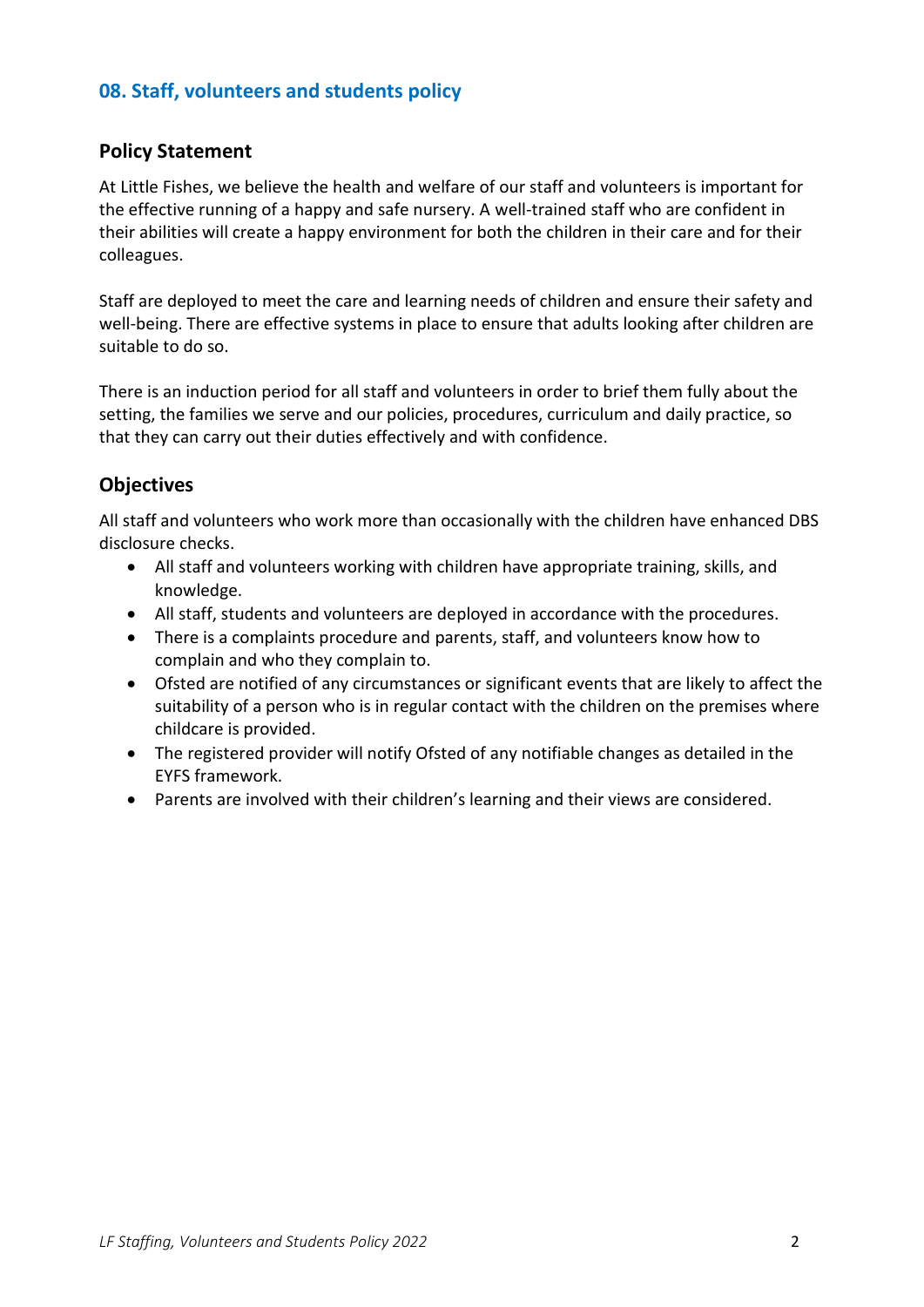# **08.01 Staff deployment**

Members of staff are deployed to meet the care and learning needs of children and to ensure their safety and well-being, at all times.

- Two members of staff are on the premises before children are admitted in the morning and the end of the day; one of which should be the manager or deputy.
- The EYFS minimum ratios are adhered to:
	- Children aged two years = 1 adult: 4 children
	- Children aged three to four = 1 adult: 8 children (L3 qualification), 1 adult:13 children (L6 qualification). It is Little Fishes policy to maintain the higher ratio except in exceptional circumstances where safety will still be paramount or during lunchbreaks where effective supervision is still maintained (and the 1:13 L6 ratio may be operated).
	- When working with two year olds: One member of staff will hold a level 3 qualification and at least half will hold a level 2 qualification or higher.
	- When working with three- to four-year-olds: At least half the staff available to work with the children will hold a Level 3 qualification or higher.
- Only those staff aged 17 or over are included in ratios. Staff working as apprentices (aged 16 or over) may be included in the ratios if the setting manager is satisfied that they are competent and responsible.
- At least one Paediatric First Aider must be on site at all times when children are present. We aim to train all regular staff in Paediatric First Aid in a regular training cycle.
- The setting manager deploys staff to give adequate supervision of indoor and outdoor areas, ensuring that children are usually within sight and hearing of staff and always within sight *or* hearing of staff at all times.
- All staff are deployed according to the needs of the setting and the children attending.
- During free-flow time, staff are positioned in areas of the room and outdoors to supervise children and to support their learning.
- Staff are responsible for ensuring that equipment in their area is used appropriately and that the area is tidy at the end of the session.
- Staff plan their focus on activities, paying particular attention to the needs of their key children.
- Staff inform colleagues if they have to leave the room for any reason.
- There are generally two members of staff outside in the garden when it is being used, one of whom supervises climbing equipment that has been put out.
- The setting manager may direct other members of staff to join those outside, if the numbers of children warrant additional staff to maintain ratios.
- Staff focus their attention on the children at all times whilst having a wider awareness of what is happening around them.
- Staff do not spend working time in social conversation with colleagues.
- Staff allow time for colleagues to engage in 'sustained shared interaction' with children and do not interrupt activities led by colleagues.
- Sufficient staff are available at story times to engage children.
- Key persons spend time with key children daily; these times are not for focussed activities but for promoting shared times and friendship.
- Staff follow the procedures in the safeguarding policy with regard to personal use of phones, cameras, internet use and social networking.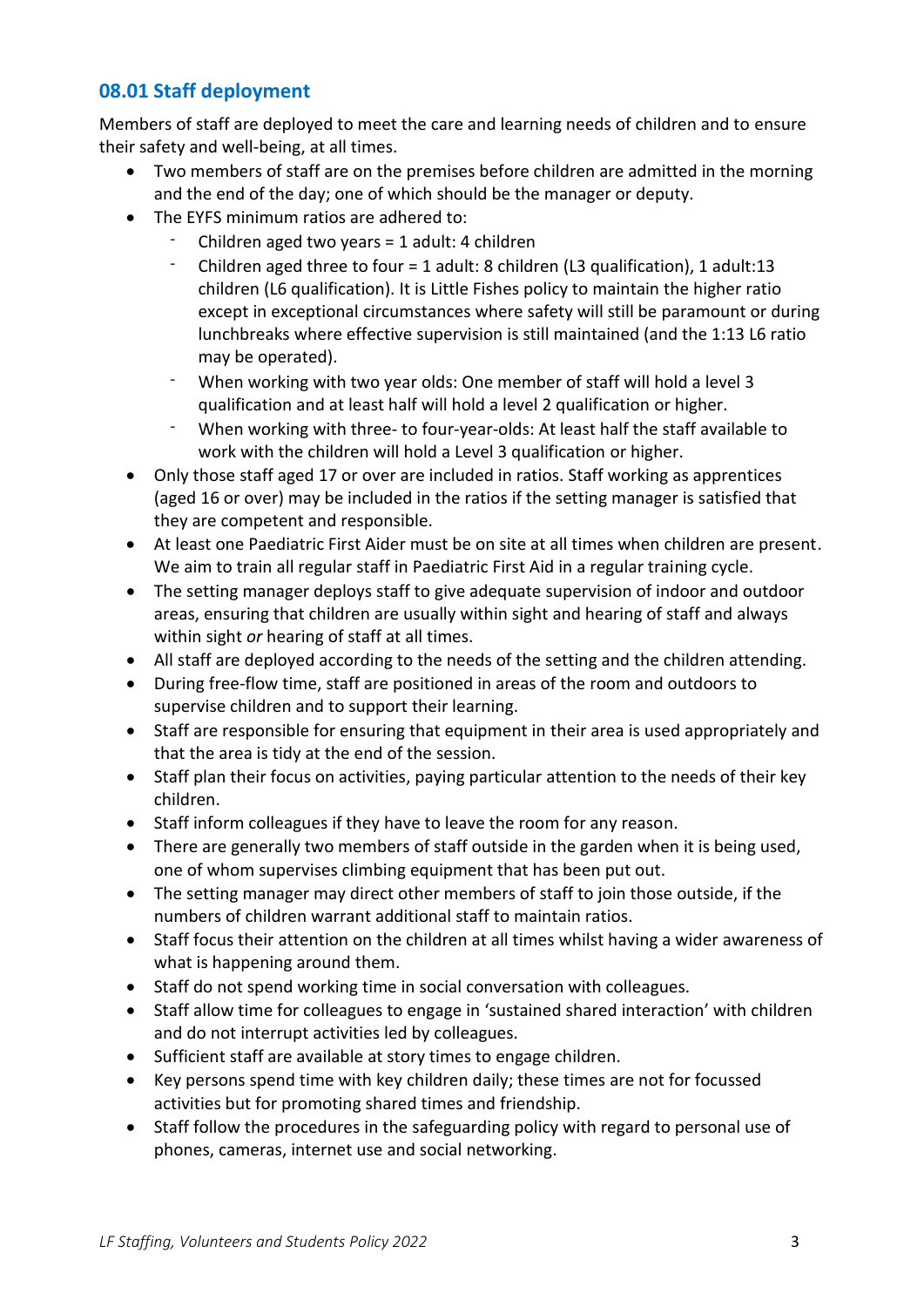#### <span id="page-3-0"></span>**08.02 Recruitment**

- We work towards offering equality of opportunity by using non-discriminatory procedures for recruitment. We welcome applications from suitably qualified individuals irrespective marital status, age, gender, culture, religious belief, ethnic origin or sexual orientation.
- A job description sets out staff roles and responsibilities.
- Staff are shortlisted and interviewed by the manager and a member of the steering committee.
- St. James' Church carries out a DBS check and notifies manager of the outcome.
- The manager conducts the safer recruitment checks
- We keep records relating to the recruitment of staff, including DBS details, references, qualifications, identity check and right to work in the UK.
- The member of staff, St James and the manager sign the contract.
- The manager oversees an induction period at the end of which the manager is confident that the individual is suitable and competent to fulfil their job description.

#### <span id="page-3-1"></span>**08.03 Training and supervision**

- We hold monthly staff meetings to discuss policy, curriculum, procedures and for training.
- Staff complete training on safeguarding, the prevent duty, FGM, health and safety, food hygiene as part of their induction period.
- Staff are required to understand the Safeguarding and Health and Safety policy before commencing employment and agree a plan to introduce other policies and procedures during the induction period.
- There is a staff cycle of supervision and appraisal to monitor safeguarding, identify further training needs, support and coaching.
- Records of confidential supervision meetings and training attended are kept in staff personnel files.
- The safeguarding aspects of staff supervision are outlined in the safeguarding policy.
- The termly team days are also used for training and whole staff development

#### <span id="page-3-2"></span>**08.04 Staff absence**

- Staff are required to inform the manager by 7.30am if they are unable to work due to sickness.
- Staff may agree absence with the manager with sufficient notice.
- Sick leave is monitored and paid in accordance with employment contracts
- <span id="page-3-3"></span>• We have contingency plans in place to cover staff absences.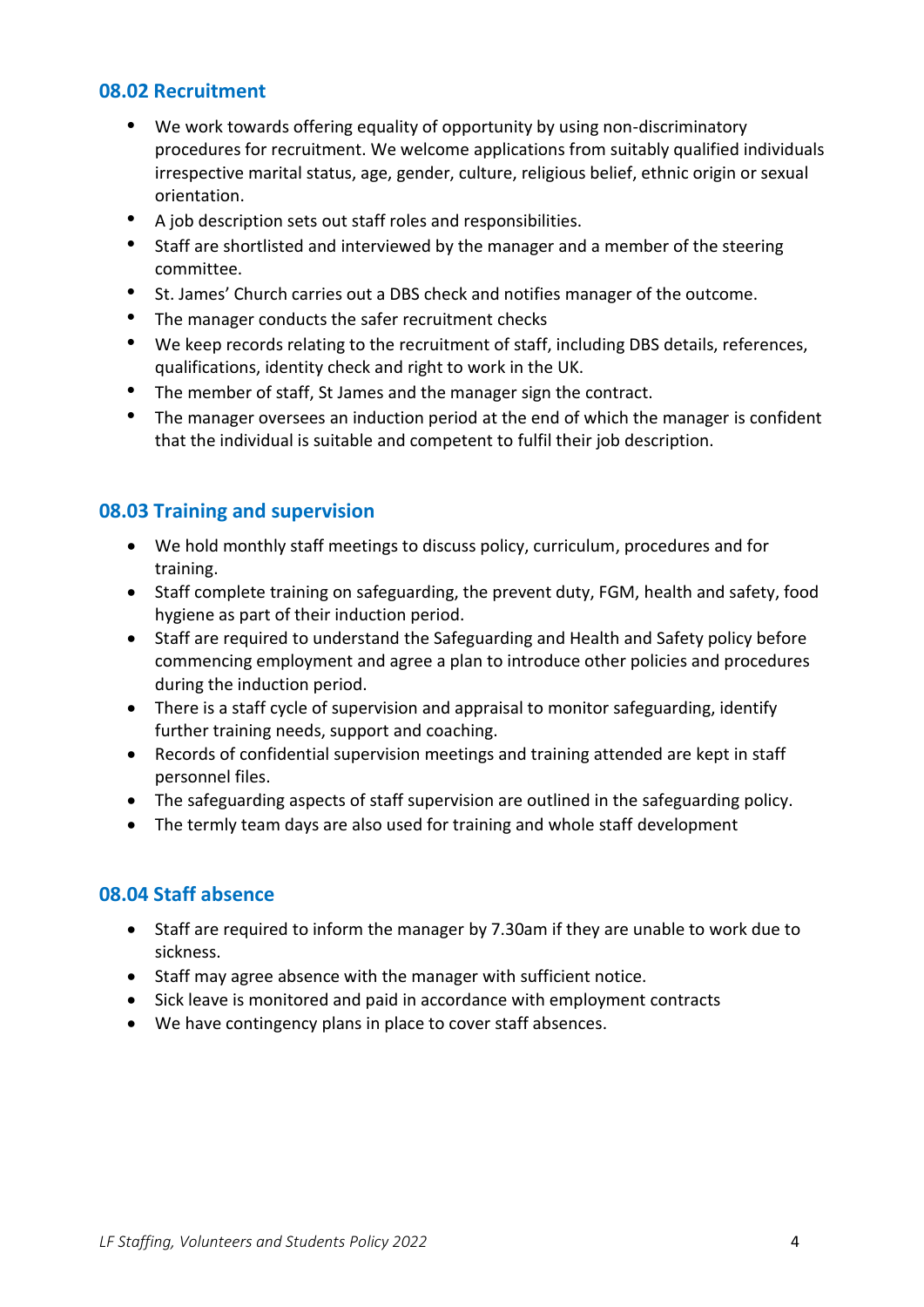#### **08.05 Staff children**

- Where members of staff have their own children with them at the setting, the age of the child must fall within the stipulated ages of the setting's Ofsted registration.
- Where members of staff are likely to be working directly with their own children, this is subject to discussion before commencement with the setting manager.
- Where it is agreed that a member of staff's child attends the setting, it is subject to the following:
	- the child is treated by the parent, and all staff, as any other child would be
	- the child will not be in the parent's key group of children
	- the key person and parent will work towards helping the child to make a comfortable separation from the parent to allow the parent to fully undertake their role as a staff member of the setting
	- the key person will take responsibility for the child's needs throughout the day, unless the child is sick or severely distressed
	- the situation is reviewed as required, to ensure that the needs of the child are being met, and that the parent is able to fulfil his/her role as a member of staff
	- staff may have their own children with them outside of setting times, ensuring they are responsible for their care and safety and that having the children present does not interfere with their, or other staffs, ability to carry out their roles.

# <span id="page-4-0"></span>**08.06 Supply staff**

- Little Fishes have a team of cover/supply staff that undergo the same safer recruitment process that the regular staff have. All staff have a DBS check.
- They work under the supervision of a permanent member of staff (manager or deputy)
- They do not provide personal care for children (nappies/toileting or handwashing). The exception to this is staff that have undergone safeguarding training and are included in the supervision cycle.
- If agency staff are used, DBS details must be recorded, the individual must read the safeguarding briefing sheet and is given an induction briefing regarding the setting and emergency procedures.

# <span id="page-4-1"></span>**08.07 Deployment of volunteers and parent helpers**

Volunteers and parent helpers are always under the supervision of a permanent member of staff. They are not included in staff ratios, or as the two members of staff needed on the premises before children are admitted in the morning or at the end of the day. The only exception to this is when a volunteer or parent helper enables the setting to stay open while cover staff arrive in a situation where the setting would be unable to open (providing a manager or deputy and one regular member of staff is one site.

All volunteers complete an application form, read the safeguarding briefing sheet and are given an induction briefing regarding the setting and emergency procedures.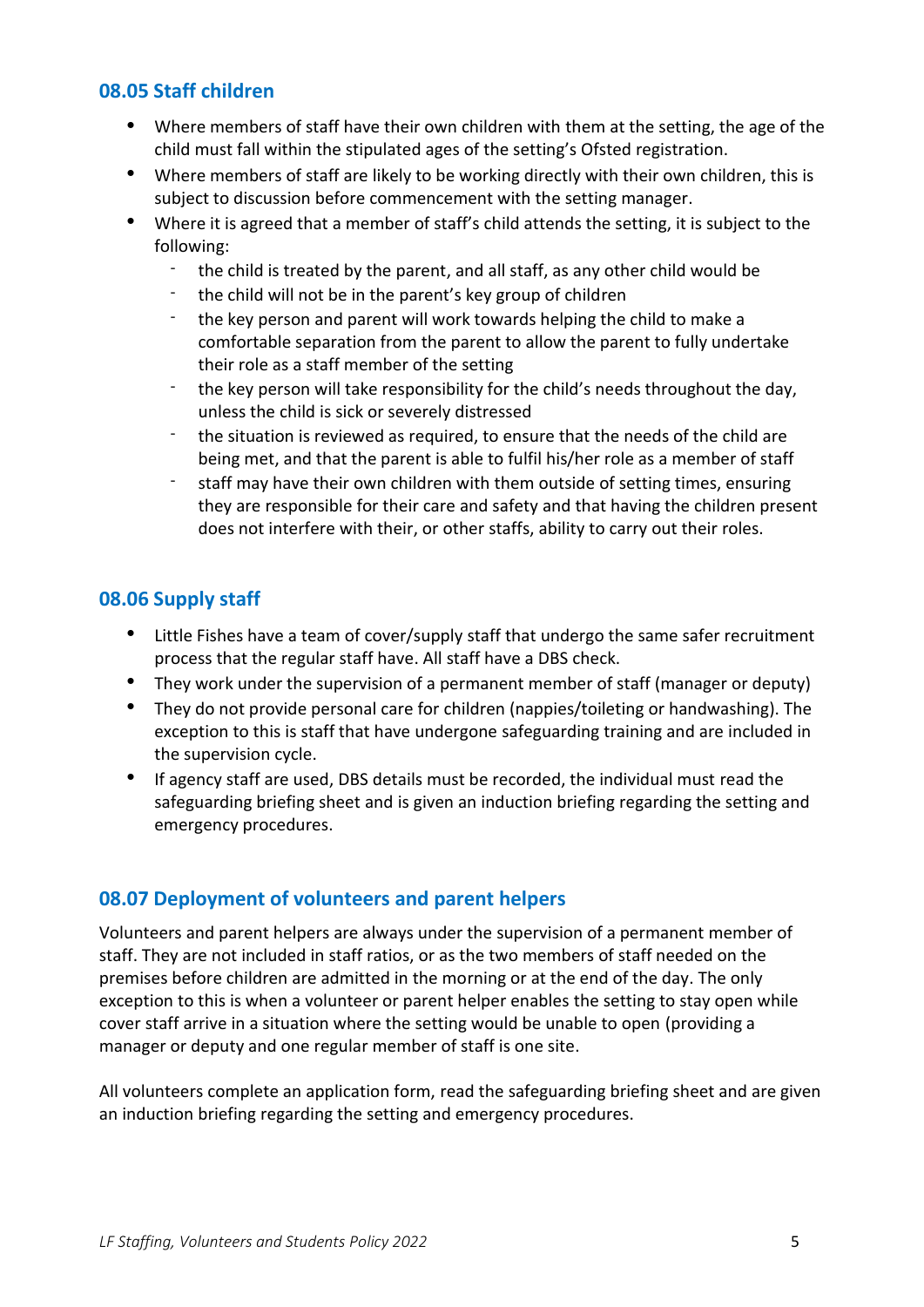Regular volunteers complete a form giving emergency contact details, provide 2 references and if working on a regular basis have a DBS check. A regular volunteer with suitable qualifications may be included in the ratios providing they have been through the safer recruitment and induction process and the manager is satisfied they are competent and responsible. They do not provide personal care for children (nappies/toileting or handwashing). The exception to this is volunteers that have undergone safeguarding training and are included in the supervision cycle.

The setting manager ensures that volunteers and parent helpers are deployed to assist permanent staff.

- Volunteers and parent helpers assist staff in ensuring that the equipment in their designated area is used appropriately and that it is left tidy at the end of the session.
- Volunteers and parent helpers give additional support for busy areas or to track or observe children.
- Volunteers and parent helpers inform colleagues where they are going if they leave the room at any time.
- Volunteers and parent helpers do not have unsupervised access to children; they do not take them into a separate room for an activity or toileting and do not take them off premises.
- Volunteers and parent helpers are deployed in addition to two members of staff in the garden/outdoor area when in use.
- The setting manager can direct volunteers and parent helpers to join those outside if the numbers of children warrant additional numbers of staff available.
- Volunteers and parent helpers focus their attention to children at all times.
- Volunteers and parent helpers do not spend time in social conversation with colleagues while they are with children.
- Volunteers and parent helpers allow time for colleagues to engage in 'sustained shared interaction' with children and do not interrupt activities led by colleagues.
- Sufficient volunteers and parent helpers are available to support staff at story times.

# <span id="page-5-0"></span>**08.08 Student placements**

Qualifications and training make an important contribution to the quality of care and education. As part of our commitment, we may offer placements to students undertaking relevant qualifications/training. We aim to provide students experiences that will contribute to the successful completion of their studies and provide examples of quality practice in early years care and education.

- The setting manager ensures that students meet the 'suitable person' requirements outlined in the statutory framework.
- The setting manager discusses the aim of the placement with the student's tutor prior to the placement commencing. The expectations of both parties are agreed at this point.
- The good character of students under 17 years old is vouched for by the establishment that places them, the setting manager must be satisfied that all relevant checks have been made.
- Students do not have unsupervised access to children.
- Students and apprentices who are undertaking L3 or above may be counted in ratios if the setting manager is convinced that they are suitably experienced.